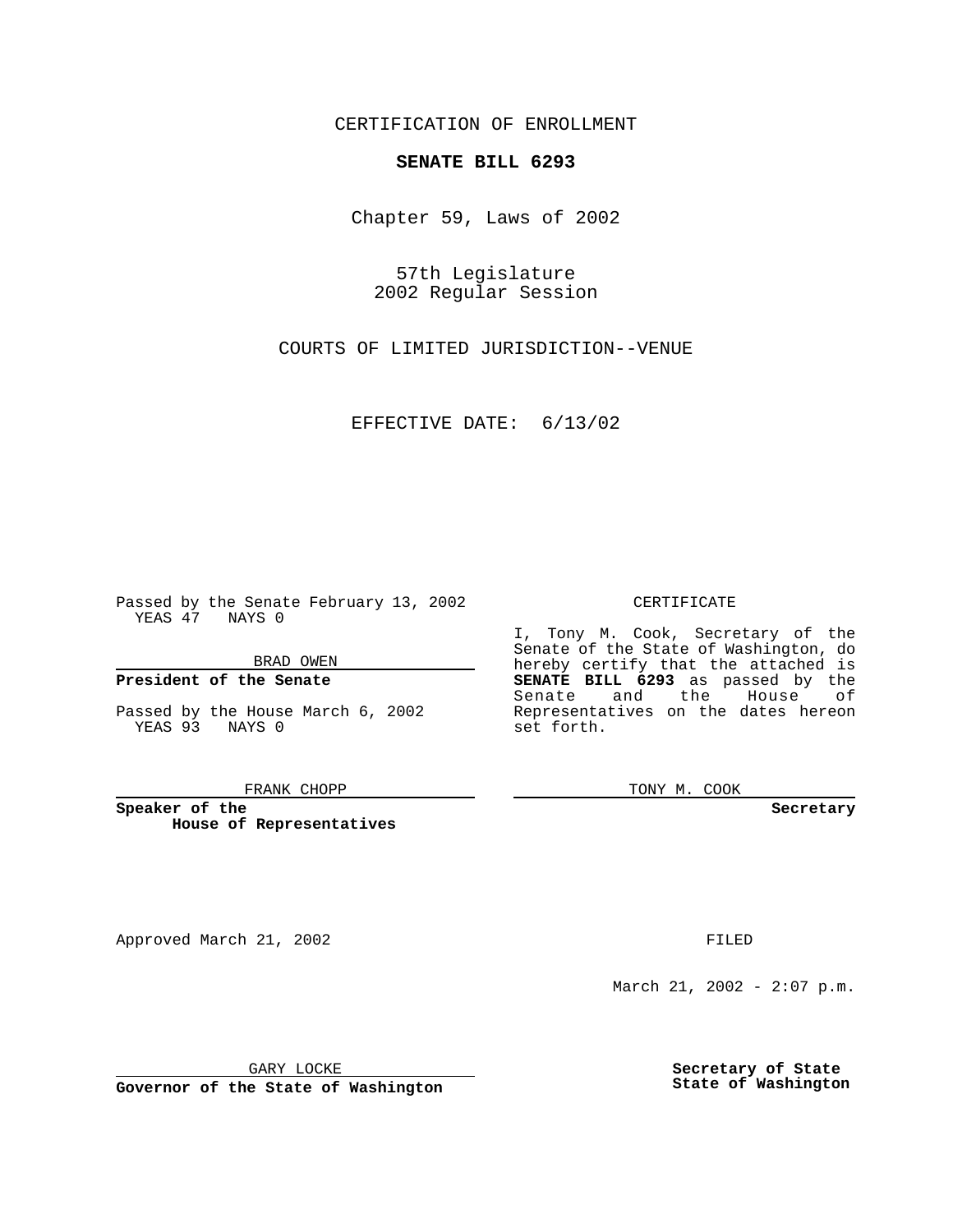## **SENATE BILL 6293** \_\_\_\_\_\_\_\_\_\_\_\_\_\_\_\_\_\_\_\_\_\_\_\_\_\_\_\_\_\_\_\_\_\_\_\_\_\_\_\_\_\_\_\_\_\_\_

\_\_\_\_\_\_\_\_\_\_\_\_\_\_\_\_\_\_\_\_\_\_\_\_\_\_\_\_\_\_\_\_\_\_\_\_\_\_\_\_\_\_\_\_\_\_\_

Passed Legislature - 2002 Regular Session

**State of Washington 57th Legislature 2002 Regular Session**

**By** Senators Kline and Johnson

Read first time 01/14/2002. Referred to Committee on Judiciary.

 AN ACT Relating to venue for courts of limited jurisdiction; and amending RCW 3.66.070.

BE IT ENACTED BY THE LEGISLATURE OF THE STATE OF WASHINGTON:

 **Sec. 1.** RCW 3.66.070 and 2001 c 15 s 1 are each amended to read as follows:

 (1) All criminal actions shall be brought in the district where the alleged violation occurred: PROVIDED, That (a) the prosecuting attorney may file felony cases in the district in which the county seat is located, (b) with the consent of the defendant criminal actions other than those arising out of violations of city ordinances may be brought in or transferred to the district in which the county seat is located, (c) if the alleged violation relates to driving, or being in actual physical control of, a motor vehicle while under the influence of intoxicating liquor or any drug and the alleged violation occurred within a judicial district which has been designated an enhanced enforcement district under RCW 2.56.110, the charges may be filed in that district or in a district within the same county which is adjacent to the district in which the alleged violation occurred, and (d) a district court participating in the program established by the office